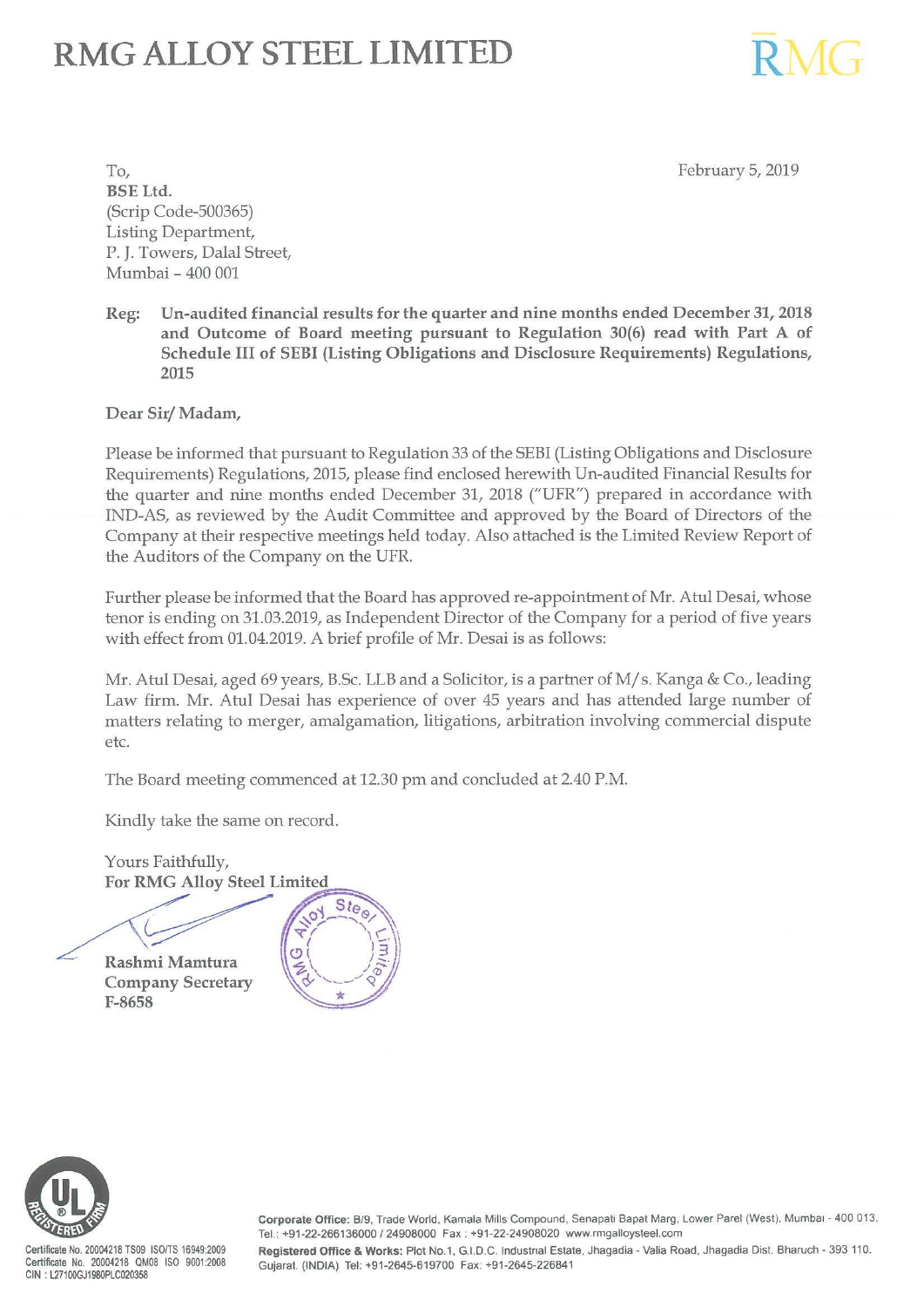### **RMG ALLOY STEEL LTD**

#### Regd. Office: Plot No. 1, GIDC Industrial Estate, Jhagadia, Dist. Bharuch, Gujarat-393110 Website : www.rmgalloysteel.com, Email ID : allcompanysecretaryofrmgl@welspun.com

CIN: L27100GJ1980PLC020358

STATEMENT OF UNAUDITED FINANCIAL RESULTS FOR THE QUARTER AND NINE MONTHS ENDED 31ST DECEMBER 2018

|                 |                                                                             |                |            |            |                   |            | (Rs. In Lacs) |
|-----------------|-----------------------------------------------------------------------------|----------------|------------|------------|-------------------|------------|---------------|
|                 |                                                                             | Quarter Ended  |            |            | Nine Months Ended |            | Year Ended    |
| Sr. No          | Particulars                                                                 | 31.12.2018     | 30.09.2018 | 31.12.2017 | 31.12.2018        | 31.12.2017 | 31.03.2018    |
|                 |                                                                             | Un-Audited     |            | Un-Audited |                   | Audited    |               |
| 1               | Income                                                                      |                |            |            |                   |            |               |
| a)              | Revenue from Operations                                                     | 11,669         | 13,006     | 8,230      | 35,721            | 13,873     | 24,009        |
| b)              | Other Income                                                                | 48             | 56         | 23         | 301               | 254        | 468           |
|                 | Total Revenue                                                               | 11,717         | 13,062     | 8,253      | 36,022            | 14,127     | 24,477        |
| $\overline{2}$  | Expenses                                                                    |                |            |            |                   |            |               |
| a               | Cost of materials consumed                                                  | 9,552          | 7,556      | 5,179      | 24,185            | 8,163      | 14,624        |
| b)              | Changes in inventories of finished goods, work in progress and stock in tra | (2, 336)       | 1,063      | (228)      | (1,754)           | (788)      | (1, 109)      |
| $\mathcal{C}$ ) | Excise Duty on sale of goods                                                |                |            |            |                   | 483        | 483           |
| ď               | Employees benefits expenses                                                 | 670            | 662        | 387        | 1,807             | 1,063      | 1,428         |
| e)              | Depreciation and Amortisation expenses                                      | 171            | 168        | 159        | 502               | 488        | 661           |
| f)              | Power & fuel                                                                | 2,659          | 2,376      | 1,822      | 7,394             | 3,702      | 5,897         |
| g)              | <b>Finance Costs</b>                                                        | 136            | 130        | 1,099      | 805               | 3,407      | 4,683         |
| h               | Consumption of stores & spares                                              | 1,890          | 1,802      | 820        | 5,167             | 1,322      | 2,413         |
| i)              | Other expenses                                                              | 756            | 710        | 406        | 2,185             | 856        | 1,348         |
|                 | <b>Total Expense</b>                                                        | 13,498         | 14,467     | 9,644      | 40,291            | 18,696     | 30,428        |
| 3               | Profit/(Loss) before exceptional items and Tax (1-2)                        | (1,781)        | (1, 405)   | (1, 391)   | (4, 269)          | (4, 569)   | (5,951)       |
| 4               | Exceptional Items {Refer note - 5 (a) and (b)}                              |                |            |            | 2,949             |            | 500           |
| 5               | Profit/(Loss) before tax $(3+4)$                                            | (1,781)        | (1, 405)   | (1, 391)   | (1,320)           | (4, 569)   | (5, 451)      |
| 6               | Tax expenses                                                                |                |            |            |                   |            |               |
| $7\phantom{.}$  | Net Profit/(Loss) for the period (5-6)                                      | (1,781)        | (1, 405)   | (1, 391)   | (1,320)           | (4, 569)   | (5, 451)      |
| 8               | Other Comprehensive Income                                                  |                |            |            |                   |            |               |
| a.              | Items that will be reclassified to profit or loss                           |                |            |            |                   |            |               |
|                 | Items that will not be reclassified to profit or loss                       | $\overline{3}$ | 3          | (9)        | 9                 | (26)       | 13            |
|                 | Total Other Comprehensive Income Net of Income tax                          | 3              | 3          | (9)        | $\theta$          | (26)       | 13            |
|                 | Total Comprehensive Income for the period                                   | (1,778)        | (1, 402)   | (1, 400)   | (1, 311)          | (4, 595)   | (5, 438)      |
| $\mathcal{G}$   | Paid-up equity share capital (Rs.6/- per equity share)                      | 20,802         | 20,802     | 6,506      | 20,802            | 6,506      | 6,506         |
| 10              | Earnings per share (Face Value of Rupees 6/ Each)                           |                |            |            |                   |            |               |
|                 | - Basic                                                                     | (0.57)         | (0.46)     | (1.53)     | (0.63)            | (4.79)     | (0.65)        |
|                 | - Diluted                                                                   | (0.57)         | (0.46)     | (1.53)     | (0.63)            | (4.79)     | (0.65)        |
|                 |                                                                             |                |            |            |                   |            |               |

Notes:

The above results have been reviewed by the Audit Committee and thereafter were approved and taken on record by the Board of Directors at its meeting held on 5th  $\mathbf{1}$ February, 2019.

The Company is engaged in the business of steel & steel products which in the opinion of the Management is considered the only business segment in the context of IND  $\overline{2}$ AS 108 on "Operating Segment", as specified under section 133 of Companies Act, 2013, read with the Companies (Indian Accounting Standards) Rules, 2015.

As the deferred tax asset is higher than the deferred tax liability as computed in accordance with the IND AS 12, specified under section 133 of Companies Act, 2013, read 3 with the Companies (Indian Accounting Standards) Rules, 2015, the Company, as a matter of prudence, has not recognised any deferred tax asset.

- With the ongoing fund raising activities through preferential allotment of shares and warrants to Welspun Steel Limited & other investors and the amount raised / raising  $\overline{4}$ have been / will be utilized mainly for repayment of borrowings, augmentation of working capital and capex for offering new / improved product range, there is significant reduction of debt and interest burden and better potential from the product range. Accordingly, inspite of negative net worth of the Company, the financial result have been prepared on a going concern basis and no adjustments are required to the carrying amount of assets and liabilities. This matter has been referred to by Auditors in the report as matter of emphasis.
- a) During the quarter ended 30th June 2018, the Company paid Rs.29,458 Lacs to lenders and got waiver of Rs. 3,091 Lacs. In the year ended on 31st March 2018, the 5 Company paid Rs.2,264 Lacs and got waiver of Rs. 500 Lacs.
	- b) As per the recent Judgement of Supreme Court of India in case of Civil Appeal Nos 13047-13048 of 2017 held that reduction in input tax credit in case of sale in course of inter-state would be applied whenever a case gets covered by sub-clause (ii) and again when sub-clause (iii) of section 11(3) of Gujarat Value Added tax Act, 2003 is attracted. Accordingly during the quarter ended 30th June 2018 the Company has calculated and reversed Vat refundable amount of Rs 142 lacs pertaining to the earlier vears.
- With effect from 1st April 2018, the Company has adopted Ind AS 115, 'Revenue from Contracts with Customers'. The Company has applied cumulative effect method 6 which does not require comparative information to be restated in the above standalone financial results. Further, the standard is applied retrospectively only to contracts that were not completed as at the date of initial application (i.e. 1st April, 2018). There is no significant net impact on retained earnings as at 1st April, 2018 and net loss / profit for the Quarter ended 31st December, 2018.
- The figures for the previous periods have been regrouped / rearranged, wherever necessary, to make them comparable.  $\overline{7}$



For and on behalf of Board

Date: 5th February, 2019 Place: Mumbai